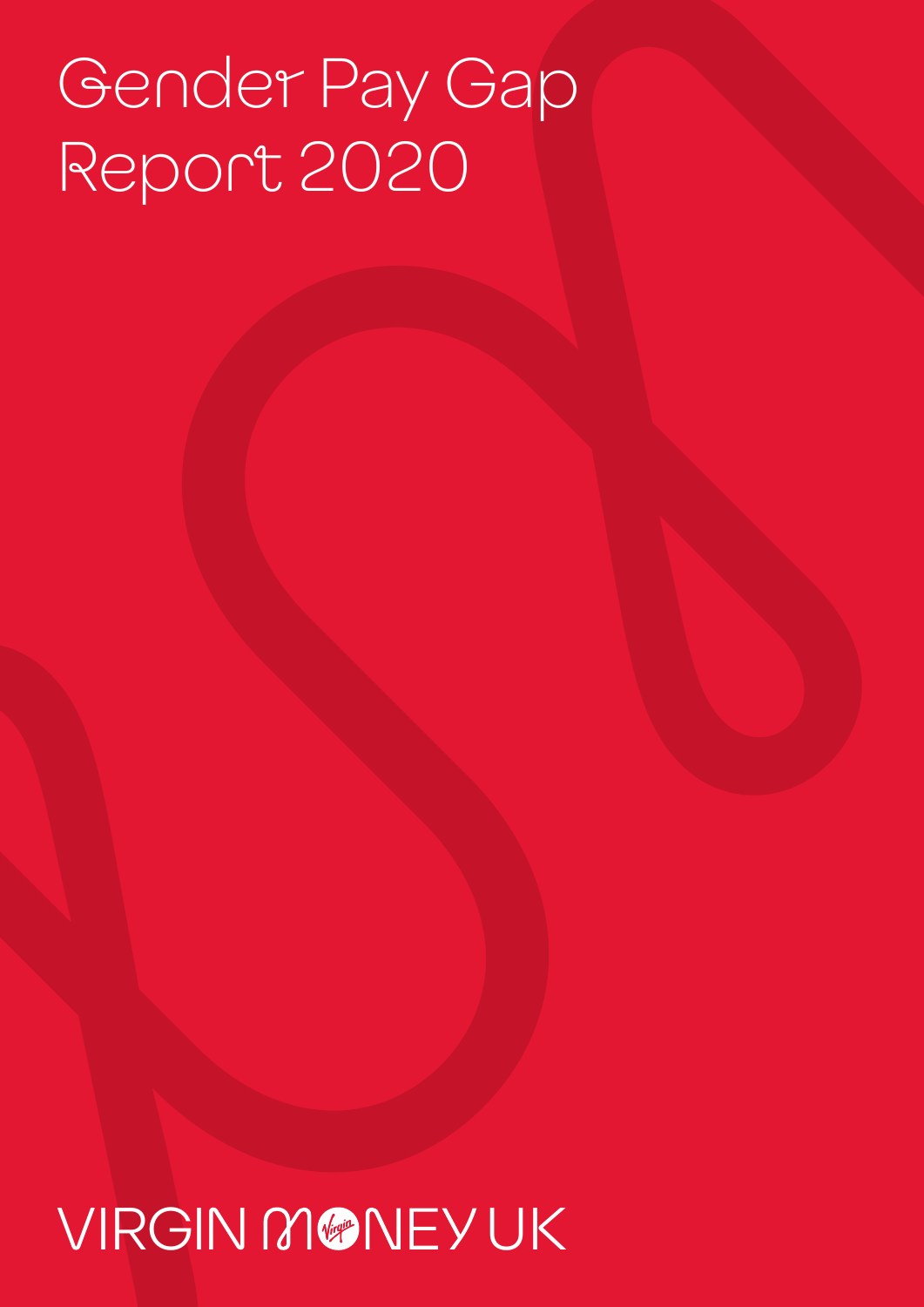### Introduction

At Virgin Money, we are passionate about creating a diverse and inclusive culture where everyone can reach their full potential. We want our colleagues to feel empowered to share their insights and ideas, which is fundamental to fulfilling our purpose of Making you Happier about Money.

This is an important moment for us as we publish our Gender Pay Gap report for the first time as a single, combined Group. I can confirm that our mean average is 30.6%, which has improved compared with our 2019 figure of 32.0%, and our median average is 34.7%, a slight increase of 0.9% compared with last year.

To provide some context, we pay our colleagues according to their role not their gender, so men and women are paid equally for doing the same or similar job. The biggest driver in our gender pay gap is the size and structure of our workforce.

Over the last year we have continued to make progress by increasing the representation of women in senior roles, and we are proud to have met our Women in Finance Charter target. However, we know there is still more to do to develop women into senior roles while also addressing the impact of having many more women in junior roles than men.

We are committed to closing the gap and we've continued to gather insight and experience from our workforce to understand what the barriers are and how we can tackle them. As a result, we have introduced a number of initiatives, which you'll be able to read more of in this report.

When we first started publishing our Gender Pay Gap report three years ago, I said at the time this wasn't the work of a moment. And this remains true today. We remain committed to improving our gender diversity across all levels in Virgin Money and will continue to create opportunities to allow our colleagues to grow, develop and progress within our organisation, irrespective of gender, ethnicity, race, religion, sexual orientation or disability.



Kate Guthrie **Group Human Resources Director**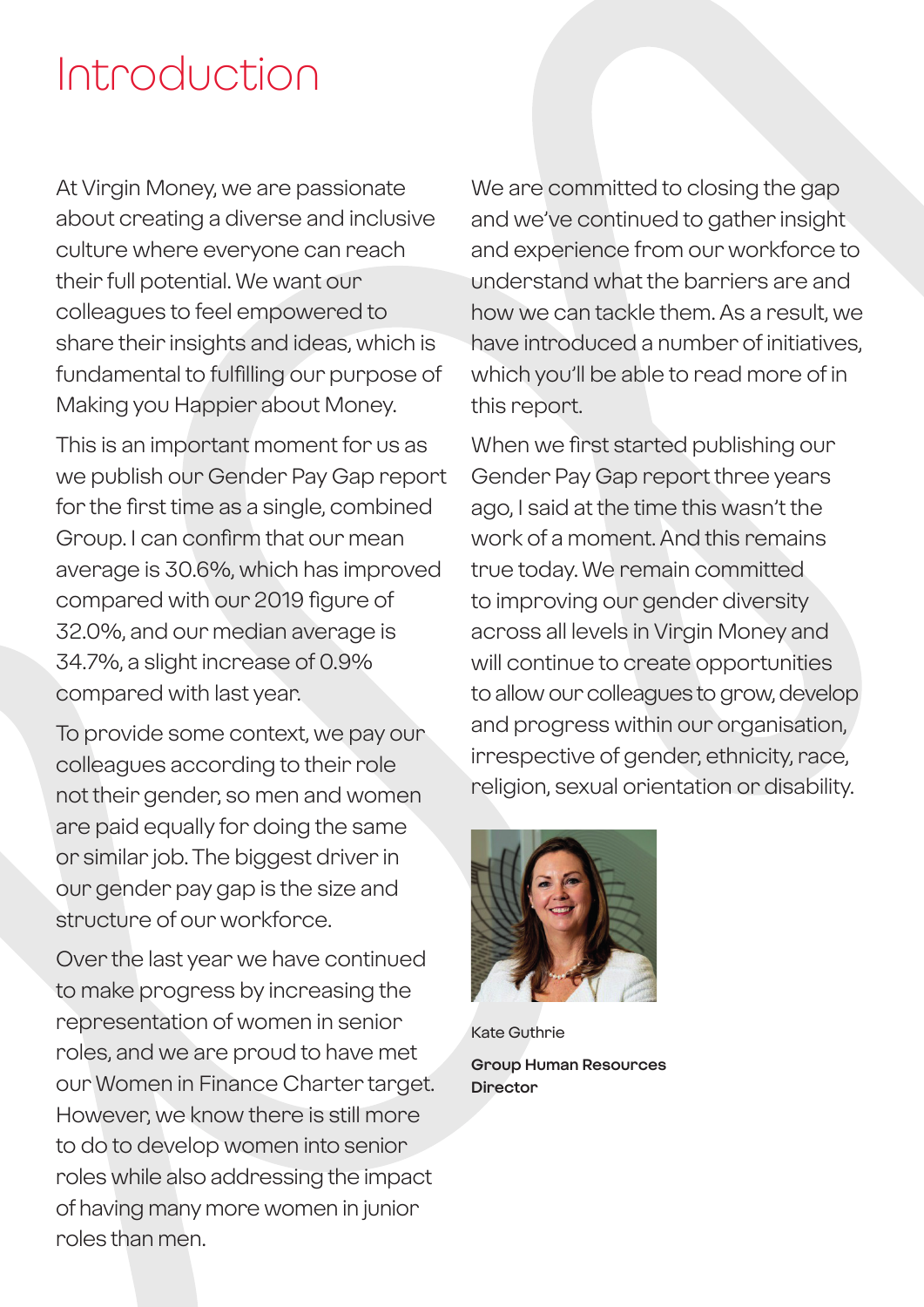## Virgin Money Gender Pay Gap Report 2020

Our colleagues deliver for our customers when they can be themselves at work. So, it goes without saying that inclusion is at the heart of our culture. It is embedded in our values and is being driven through meaningful actions across the business.

We are passionate about fairness, equality and inclusion, and we fully support the UK Government initiative to improve equality through collecting and reporting gender pay data.

### How the Gender Pay Gap is calculated

If all company employees were lined up in a female line and a male line, in order of pay from highest to lowest, the **median gender pay gap** compares the hourly pay of the woman in the middle of their line and the hourly pay of the middle man. The **mean gender pay gap** shows the difference in the average hourly rate of pay between men and women in a company.

All figures are based on 5 April 2020. Bonus pay gap calculations are based on employees who were paid a bonus in the 12 months to the snapshot date of 5 April 2020.

#### Ur results

At Virgin Money men and women are paid equally for doing the same or similar jobs. The key drivers behind our pay gap is that overall, we still have more men than women in senior roles and more women than men in our customer facing roles, which are often more junior. While we continue to have a larger proportion of female colleagues in our lower quartiles, we have been working to improve gender balance in our upper and middle quartiles. This year we have seen all our upper quartiles shift in the right direction, moving towards gender parity and more closely representing the organisation that we aim to be.

| Difference between men<br>and women | Mean<br>(average) | <b>Median</b><br>(middle) |
|-------------------------------------|-------------------|---------------------------|
| Gender Pay Gap                      | 30.6%             | 34.7%                     |
| Gender Pay Gap Bonus                | 51.3%             | 36.0%                     |
|                                     |                   |                           |



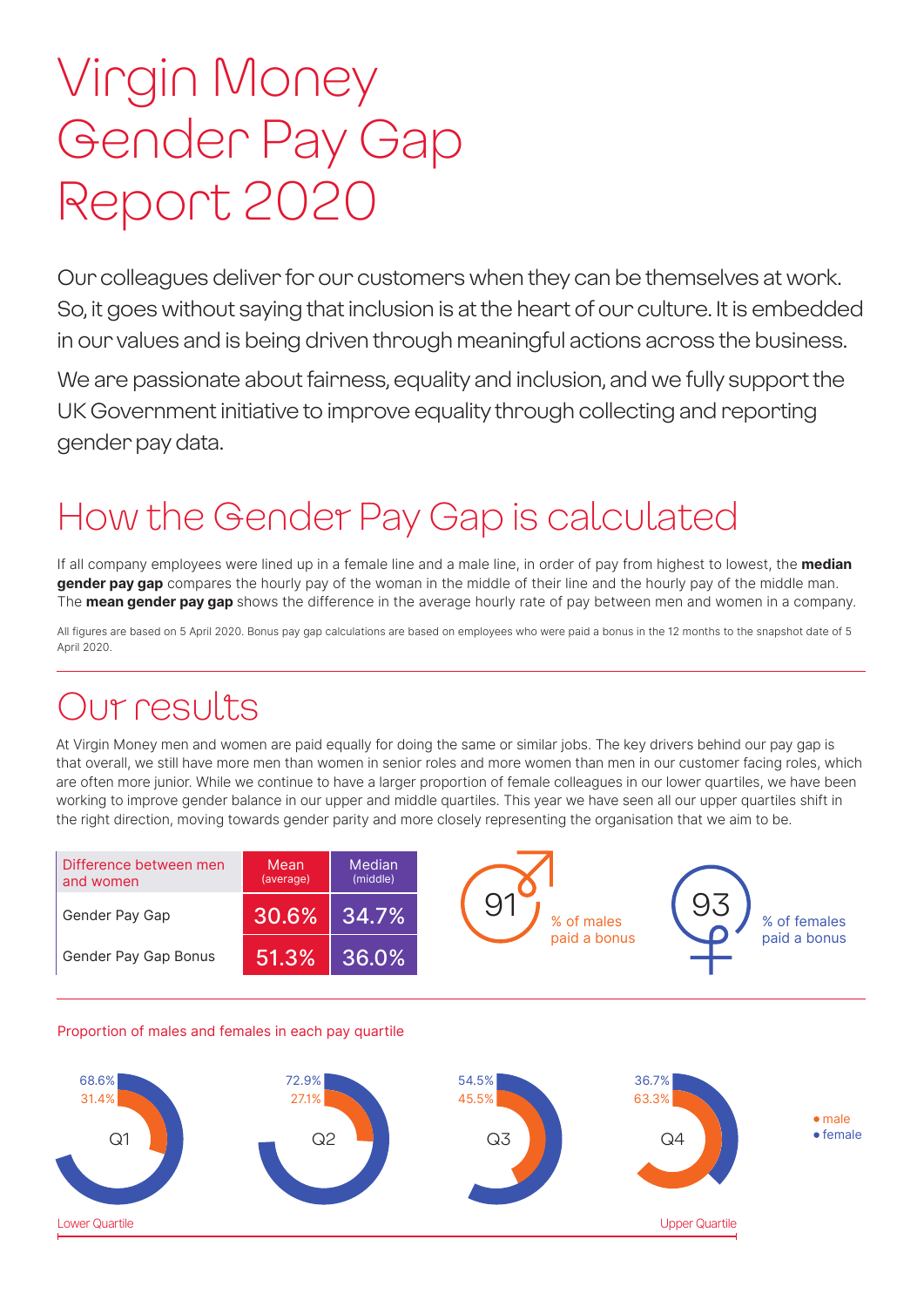#### UT STORY

Since signing up to the Women in Finance Charter, we've worked hard to make progress against the target we set ourselves of 40% women in senior management roles by 2020. We're proud to confirm that we have achieved the target we set out and now have 43% female representation at senior management level.

And while we are proud of the progress that we've already made, we will continue to remain committed in our efforts to not only drive actions that improve diversity but that also create a truly inclusive culture. To do this, we will build on the progress that we've made so far and continue to explore opportunities to enable this further.

We continue to have a large proportion of female colleagues, in particular in our customer service areas within stores and our customer service teams where we employ over 70% women. Our upper quartile roles are more gender balanced. A large proportion of our customer service roles are part-time and we have found that, throughout the organisation, the majority of part time roles are occupied by females, whereas full time roles are more gender balanced. We are working hard to narrow our gender imbalance across all areas of the organisation and will continue to create more opportunities for people to progress their career while working both part-time and flexibly.

|                                                   | Female      | Male       |
|---------------------------------------------------|-------------|------------|
| <b>Board Members</b>                              | 3(33%)      | 6(67%)     |
| Senior Management (including Executive Directors) | 37 (43%)    | 49 (57%)   |
| All Colleagues                                    | 5,591 (59%) | 3,967(41%) |

Based on September 2020 WIFC Submission

#### Our plan

It is not only gender that we have taken action on via our inclusion strategy. Through the delivery of our inclusion strategy we aim to create a workforce to reflect the communities which we work in and an environment where all of our colleagues can be themselves and feel valued and respected for who they are. To deliver this we focus on four key pillars:

#### Our leaders

**To create an inclusive environment, we are reliant on our people leaders which is why this year we have invested in their capabilities to ensure that they feel equipped to support and develop a diverse team. This includes:** 

| Upskilled our leader of leaders       | To support our leaders in having confident conversations around inclusion, this<br>year we have rolled out a diversity and inclusion bespoke digital toolkit and app.<br>This approach is targeted at building powerful habits of inclusion in daily routine.<br>and creating a community of leaders that reflect, discuss and take action |  |  |
|---------------------------------------|--------------------------------------------------------------------------------------------------------------------------------------------------------------------------------------------------------------------------------------------------------------------------------------------------------------------------------------------|--|--|
| Invested in hiring manager capability | We have done this through the design of a new people leader recruitment<br>training with an aim of raising the standards of both internal and external<br>recruitment, exploring in greater depth the impact of bias on the recruitment<br>and selection process                                                                           |  |  |
| Enhanced our people leader resources  | This included the creation of new resources and toolkits including a refreshed<br>inclusion toolkit to highlight the different ways our people leaders can support<br>diverse teams and create a flexible working culture                                                                                                                  |  |  |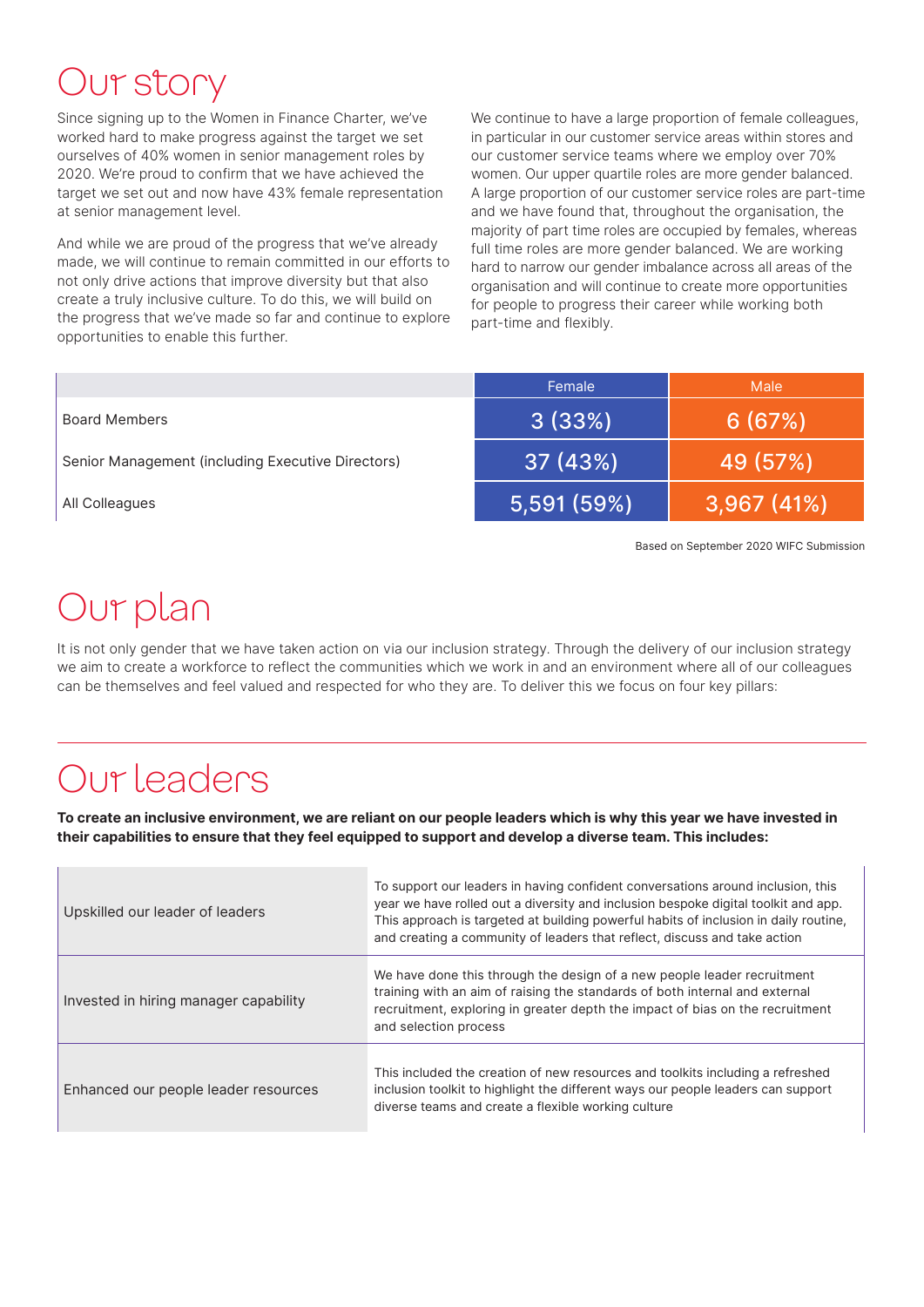#### Our people

Ë

 $\mathbb{R}^2$ 

**This year we made a commitment to broaden the dialogue with our colleagues and ensure that their voices were heard, and the right action taken. This evidence-based approach allowed us to understand where we were getting it right and what we could do better, and introduce new initiatives for our colleagues, including:**

| Investing in our diverse talent pipeline          | Through feedback directly from our employee network groups, we have launched our<br>Springboard Programme to support our female colleagues and our Career Sponsorship<br>Programme to accelerate career development for ethnic minority colleagues                                               |  |  |
|---------------------------------------------------|--------------------------------------------------------------------------------------------------------------------------------------------------------------------------------------------------------------------------------------------------------------------------------------------------|--|--|
| Structured interview process                      | We continue to ensure structure through our interview process by using values-based<br>hiring and ensuring that all candidates' interviews follow the same approach, ensuring<br>that we make hiring decisions based on alignment to our company culture                                         |  |  |
| Supported our returners                           | Introduced our Welcome Back programme to support colleagues who have been out of<br>the organisation due to parental leave or long-term sickness                                                                                                                                                 |  |  |
| Reviewed our recruitment practises                | We've undertaken a full review of our recruitment practise this year and made significant<br>changes to our application, selection and onboarding approach to ensure we're driving<br>inclusive recruitment practises, including promoting the use of diverse shortlists and<br>interview panels |  |  |
| Educated our wider workforce on our<br>D&I agenda | Been bolder in our messaging on inclusion and what our expectation of those who work<br>with us are through our Inclusion Pledge, our new inclusion toolkit and our refreshed 1<br>Can be Me' diversity and inclusion e-learning                                                                 |  |  |

#### Our insights

**Using our insights and better understanding it means we've been able to have evidence-led conversations with our organisation and take the appropriate actions. We've done this through:**

| Improved transparency on data                  | Driven accountability by creating an interactive diversity dashboard to better understand<br>the make-up of our workforce allowing us to track progress and shape direction |
|------------------------------------------------|-----------------------------------------------------------------------------------------------------------------------------------------------------------------------------|
| Build an action plan on employee<br>engagement | Reviewing our Employee Engagement survey results by diversity categories and working<br>with Executive sponsors to agree an action plan for each                            |
| Opened up the dialogue                         | Broadened engagement with our networks utilising new technology to run surveys,<br>online jams and webinars                                                                 |

#### Our role in society

**Through our group inclusion strategy, we made a commitment to maximise our connections, understand the needs of our stakeholders and work together to explore new boundaries. We've done this by:**

| Supporting the diverse communities<br>that we work in | This year we relaunched our Ambassadors programme with the support of our<br>employee networks with an aim to support our local ethnic minority community<br>groups and schools to run employability skills workshops                                                                                                                           |
|-------------------------------------------------------|-------------------------------------------------------------------------------------------------------------------------------------------------------------------------------------------------------------------------------------------------------------------------------------------------------------------------------------------------|
| Benchmarking our progress                             | We have continued to participate in external benchmarking to understand what we<br>are doing well and where we need to get better. This year through our Employers<br>Network for Equality and Inclusion Benchmarking submission, we received a Silver<br>Award to highlight the significant improvements made in creating an inclusive culture |

We are encouraged that the changes we are making are having an impact; we are proud that 89% of colleagues told us they can be themselves at work in the recent myVoice Employee Engagement survey. We recognise that we need to maintain our achievements and are committed to driving action to create a more diverse and inclusive culture at the Bank at all levels for all colleagues.